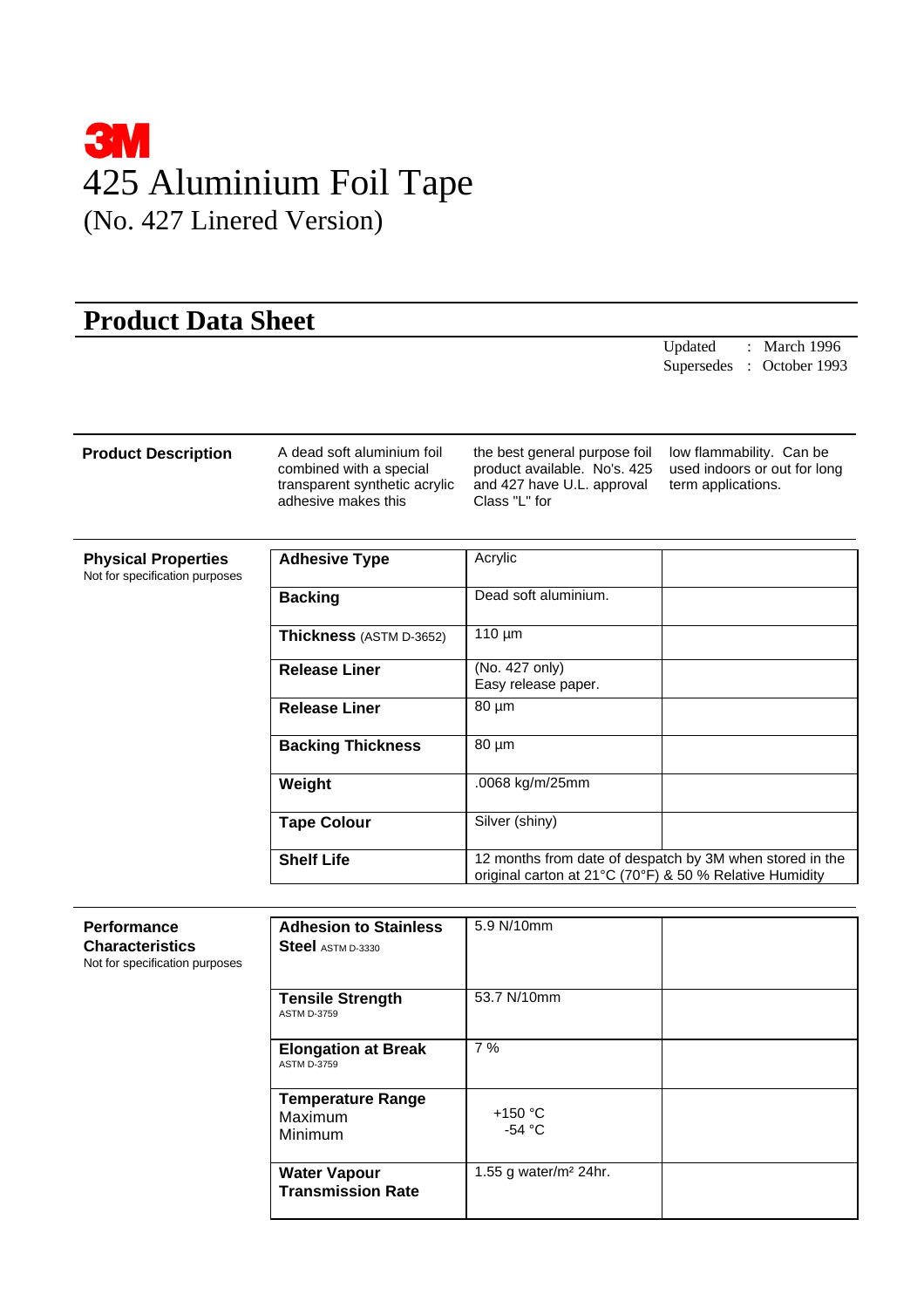| Reflective backing provides<br>The special permanent<br><b>Additional Product</b><br>Easily die-cut into a special<br>excellent radiation for both<br>adhesive combined with the<br>size or shape (suggest use<br><b>Information</b><br>of No. 427 linered).<br>heat and light.<br>rugged, durable backing<br>gives ideal properties for<br>long service life both<br>Performance range from<br>The very low moisture<br>indoors and out.<br>vapour transmission rate<br>-55 $\mathrm{^{\circ}C}$ to 150 $\mathrm{^{\circ}C}$<br>makes No. 425 a good<br>continuously. Higher<br>sealant.<br>Good as a maskant in<br>temperatures for shorter<br>electroplating of aluminium,<br>periods.<br>since it will not contaminate<br>the bath.<br>Best results are attained<br>To improve adhesion ensure<br><b>Application Techniques</b><br>when applied to a clean, dry<br>firm and even application<br>pressure is applied.<br>and non dusty surface<br>above 0°C.<br>General sealant indoors and<br>Splicing of thin gauge foils.<br><b>Applications</b><br>Electroplating of aluminium.<br>out.<br>General purpose heat<br>General purpose holding,<br>reflector.<br>patching, sealing<br>Repair tears on truck trailers<br>and aircraft.<br>applications.<br>Mechanically holds wires<br>and cooling coils to<br>Moisture barrier e.g. around<br>windows in aircraft, buses<br>appliance walls. Acts as<br>good heat source for<br>and in appliances.<br>defrosting, and evens out<br>cold temperature.<br><b>FEATURES</b><br><b>ADVANTAGES</b><br><b>BENEFITS</b><br>Aluminium foil backing.<br>Protects parts from water,<br>Long term protection.<br>dust or chemical damage.<br>Heat reflective.<br>Protects parts from heat.<br>Non-flammable.<br>Will not aid combustion. | (No. 427 Linered Version) | Date: March 1996<br>425 Aluminium Foil Tape |
|---------------------------------------------------------------------------------------------------------------------------------------------------------------------------------------------------------------------------------------------------------------------------------------------------------------------------------------------------------------------------------------------------------------------------------------------------------------------------------------------------------------------------------------------------------------------------------------------------------------------------------------------------------------------------------------------------------------------------------------------------------------------------------------------------------------------------------------------------------------------------------------------------------------------------------------------------------------------------------------------------------------------------------------------------------------------------------------------------------------------------------------------------------------------------------------------------------------------------------------------------------------------------------------------------------------------------------------------------------------------------------------------------------------------------------------------------------------------------------------------------------------------------------------------------------------------------------------------------------------------------------------------------------------------------------------------------------------------------------------------------------------------------------|---------------------------|---------------------------------------------|
|                                                                                                                                                                                                                                                                                                                                                                                                                                                                                                                                                                                                                                                                                                                                                                                                                                                                                                                                                                                                                                                                                                                                                                                                                                                                                                                                                                                                                                                                                                                                                                                                                                                                                                                                                                                 |                           |                                             |
|                                                                                                                                                                                                                                                                                                                                                                                                                                                                                                                                                                                                                                                                                                                                                                                                                                                                                                                                                                                                                                                                                                                                                                                                                                                                                                                                                                                                                                                                                                                                                                                                                                                                                                                                                                                 |                           |                                             |
|                                                                                                                                                                                                                                                                                                                                                                                                                                                                                                                                                                                                                                                                                                                                                                                                                                                                                                                                                                                                                                                                                                                                                                                                                                                                                                                                                                                                                                                                                                                                                                                                                                                                                                                                                                                 |                           |                                             |
|                                                                                                                                                                                                                                                                                                                                                                                                                                                                                                                                                                                                                                                                                                                                                                                                                                                                                                                                                                                                                                                                                                                                                                                                                                                                                                                                                                                                                                                                                                                                                                                                                                                                                                                                                                                 |                           |                                             |
|                                                                                                                                                                                                                                                                                                                                                                                                                                                                                                                                                                                                                                                                                                                                                                                                                                                                                                                                                                                                                                                                                                                                                                                                                                                                                                                                                                                                                                                                                                                                                                                                                                                                                                                                                                                 |                           |                                             |
|                                                                                                                                                                                                                                                                                                                                                                                                                                                                                                                                                                                                                                                                                                                                                                                                                                                                                                                                                                                                                                                                                                                                                                                                                                                                                                                                                                                                                                                                                                                                                                                                                                                                                                                                                                                 |                           |                                             |
|                                                                                                                                                                                                                                                                                                                                                                                                                                                                                                                                                                                                                                                                                                                                                                                                                                                                                                                                                                                                                                                                                                                                                                                                                                                                                                                                                                                                                                                                                                                                                                                                                                                                                                                                                                                 |                           |                                             |
| Synthetic adhesive.<br>Reduces need for replacing.<br>Long ageing.                                                                                                                                                                                                                                                                                                                                                                                                                                                                                                                                                                                                                                                                                                                                                                                                                                                                                                                                                                                                                                                                                                                                                                                                                                                                                                                                                                                                                                                                                                                                                                                                                                                                                                              |                           |                                             |